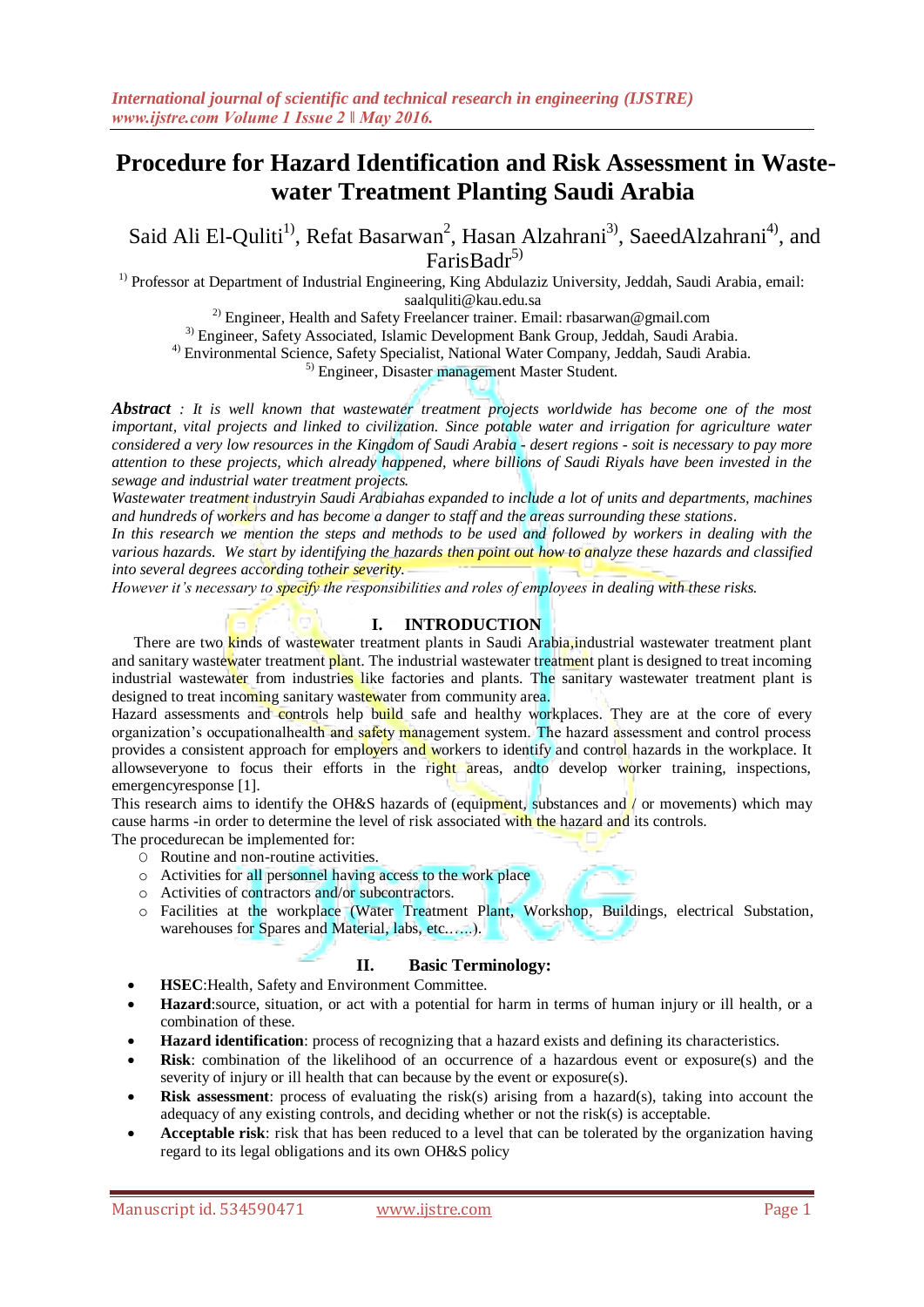- **Behavior Based Safety (BBS):** workplace behaviors are what one sees when observing people conducting tasks in their workplace.
- **OH&S:** occupational health & safety.
- **HSER:** Health, Safety&environmental Management Representative.
- **IMS Management representative:** A member appointed by the top management to be responsible for certain quality, safety and environmental tasks irrespective of his other responsibilities.

## **III. THEWASTE WATER TREATMENT PLANT: AN OVERVIEW**

Water is one of the most significant sectors in the Kingdom the National Water Company ( NWC) established in 2008, as a Saudi joint stock company fully owned by the government (namely the Public Investment Fund), aims to provide water and wastewater treatment services in accordance with the latest international standards. This is achieved by the concerted efforts of national cadres in partnership with carefully selected international operators through foreign PPP.

NWC specializes in providing the highest quality drinking water, ensuring the presence of water and wastewater connections in all households, preserving natural water resources and the environment, using the Treated Sewage Effluent (TSE) with maximum efficiency, and training qualified Saudi employees in accordance with the latest international standards.

Throughout its new phase, NWC is able to implement radical changes in the water sector's performance. This was achieved through raising the company's operational efficiency in line with international standards, establishing a solid infrastructure that can accommodate the evolving demands of a growing KSA population, providing high-quality services to clients and customers, and investing all essential efforts for preserving natural water resources, protecting the environment, and ensuring sustainability. Figure 1.



Figure 1. Wastewater Treatment Plant

# **3. PROCEDURE**

# **3.1 Hazard Identification**

There are many hazards that may cause injury, illness. Hazard Identification is the basis for the risk assessment process. (Table 1) contains questions that will lead to identifying commonly observed hazards [2] and [3].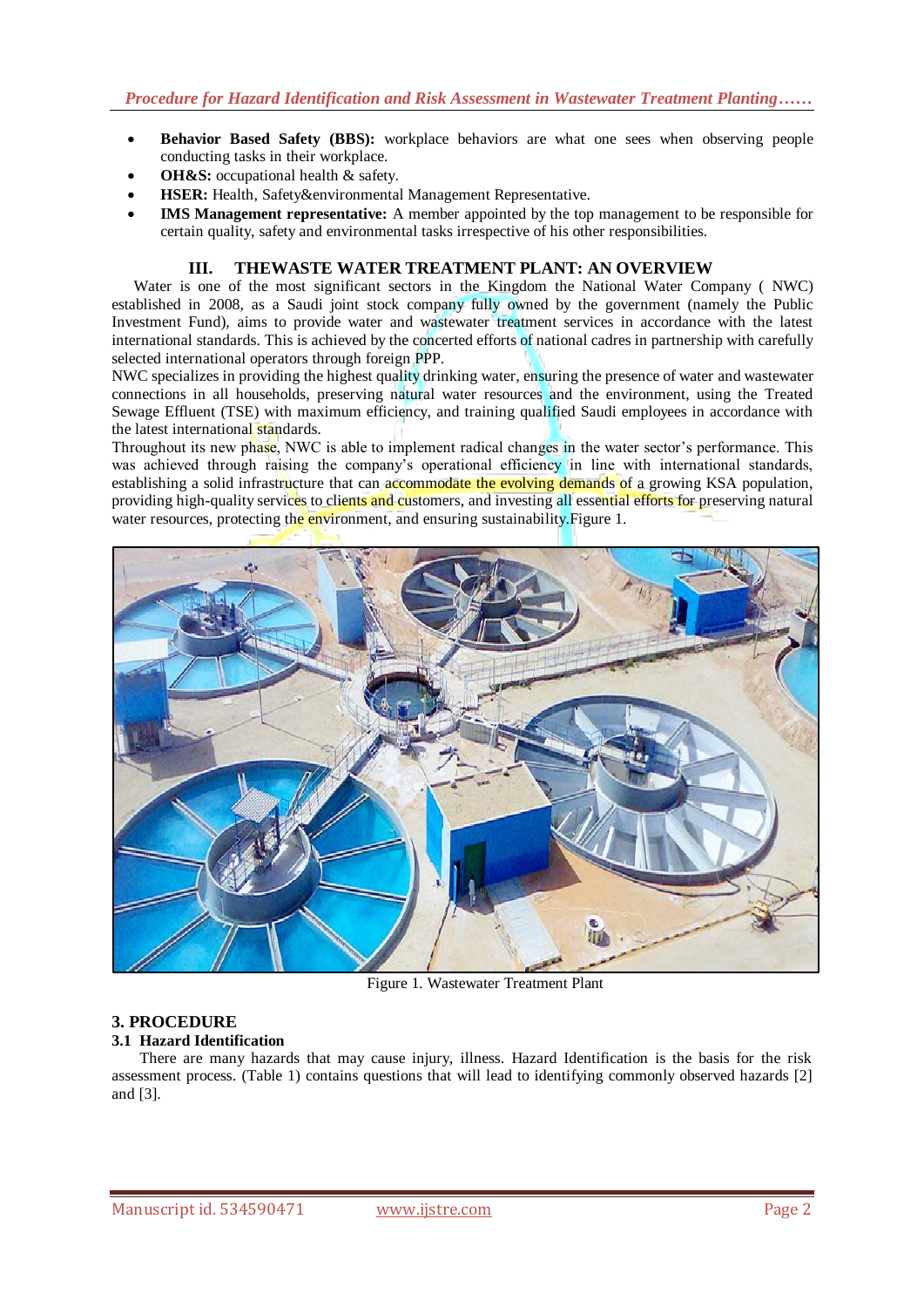|                |                                                                                                                                                                                                    | <b>HAZARD IDENTIFICATION</b>                                                                                                                                           |  |  |  |  |  |
|----------------|----------------------------------------------------------------------------------------------------------------------------------------------------------------------------------------------------|------------------------------------------------------------------------------------------------------------------------------------------------------------------------|--|--|--|--|--|
| A              | <b>ENTANGLEMENT</b>                                                                                                                                                                                |                                                                                                                                                                        |  |  |  |  |  |
| A <sub>1</sub> | Can anyone's hair, clothing, gloves, neck-tie, jewellery, cleaning brushes, rags or other materials become<br>entangled with moving parts of the plant, or materials in motion?<br><b>CRUSHING</b> |                                                                                                                                                                        |  |  |  |  |  |
| B              |                                                                                                                                                                                                    |                                                                                                                                                                        |  |  |  |  |  |
| B1             |                                                                                                                                                                                                    | Can anyone be crushed due to:                                                                                                                                          |  |  |  |  |  |
|                | a                                                                                                                                                                                                  | Material falling off the plant?                                                                                                                                        |  |  |  |  |  |
|                | b                                                                                                                                                                                                  | Uncontrolled or unexpected movement of the plant or its load?                                                                                                          |  |  |  |  |  |
|                | $\mathbf c$                                                                                                                                                                                        | Lack of capacity for the plant to be slowed, stopped or immobilized?                                                                                                   |  |  |  |  |  |
|                | d                                                                                                                                                                                                  | The plant tipping or rolling over?                                                                                                                                     |  |  |  |  |  |
|                | e                                                                                                                                                                                                  | Parts of the plant collapsing                                                                                                                                          |  |  |  |  |  |
|                | f                                                                                                                                                                                                  | Coming in contact with moving parts of the plant during testing, inspection, operation, maintenance,<br>cleaning or repair?                                            |  |  |  |  |  |
|                | g                                                                                                                                                                                                  | Being thrown off or under the plant?                                                                                                                                   |  |  |  |  |  |
|                | h                                                                                                                                                                                                  | Being trapped between the plant and materials or fixed structures?                                                                                                     |  |  |  |  |  |
|                | $\mathbf{i}$                                                                                                                                                                                       | Other factors not mentioned?                                                                                                                                           |  |  |  |  |  |
| $\mathbf C$    |                                                                                                                                                                                                    | <b>CUTTING, STABBING &amp; PUNCTURING</b>                                                                                                                              |  |  |  |  |  |
| C <sub>1</sub> |                                                                                                                                                                                                    | Can anyone be cut, stabbed or punctured due to:                                                                                                                        |  |  |  |  |  |
|                | a                                                                                                                                                                                                  | Coming in contact with sharp or flying objects?                                                                                                                        |  |  |  |  |  |
|                | b                                                                                                                                                                                                  | Coming into contact with moving parts of the plant during testing inspection, operation,<br>maintenance, cleaning or repair of the plant?                              |  |  |  |  |  |
|                | $\mathbf c$                                                                                                                                                                                        | The plant, parts of the plant or working pieces disintegrating?                                                                                                        |  |  |  |  |  |
|                | d                                                                                                                                                                                                  | Work pieces being ejected?                                                                                                                                             |  |  |  |  |  |
|                | e                                                                                                                                                                                                  | The mobility of the plant?                                                                                                                                             |  |  |  |  |  |
|                | f                                                                                                                                                                                                  | Uncontrolled or unexpected movement of the plant?                                                                                                                      |  |  |  |  |  |
|                | g                                                                                                                                                                                                  | Other factors not mentioned?                                                                                                                                           |  |  |  |  |  |
| D.             |                                                                                                                                                                                                    | <b>SHEARING</b>                                                                                                                                                        |  |  |  |  |  |
|                |                                                                                                                                                                                                    | Can anyone's body parts be sheared between two parts of the plant, or between two parts of the plant,<br>or between a part of the plant and a work piece or structure? |  |  |  |  |  |
| E              |                                                                                                                                                                                                    | <b>FRICTION</b>                                                                                                                                                        |  |  |  |  |  |
| E1             |                                                                                                                                                                                                    | Can anyone be burnt due to contact with moving parts or surfaces of the plant?                                                                                         |  |  |  |  |  |
| $\mathbf F$    |                                                                                                                                                                                                    | <b>STRIKING</b>                                                                                                                                                        |  |  |  |  |  |
| F1             |                                                                                                                                                                                                    | Can anyone be struck by moving objects due to:                                                                                                                         |  |  |  |  |  |
|                | a                                                                                                                                                                                                  | Uncontrolled or unexpected movement of the plant or material handled by the plant?                                                                                     |  |  |  |  |  |
|                | b                                                                                                                                                                                                  | The plant, parts of the plant or pieces disintegrating?                                                                                                                |  |  |  |  |  |
|                | $\mathbf c$                                                                                                                                                                                        | Work pieces being ejected?                                                                                                                                             |  |  |  |  |  |
|                | d                                                                                                                                                                                                  | Mobility of the plant                                                                                                                                                  |  |  |  |  |  |
|                | e                                                                                                                                                                                                  | Other factors not mentioned?                                                                                                                                           |  |  |  |  |  |
| G              | <b>HIGH PRESSURE FLUID</b>                                                                                                                                                                         |                                                                                                                                                                        |  |  |  |  |  |
| G1             | Can anyone come into contact with fluids under high pressure, due to plant failure or misuse of the plant?                                                                                         |                                                                                                                                                                        |  |  |  |  |  |
| $\mathbf H$    | <b>Working at height</b>                                                                                                                                                                           |                                                                                                                                                                        |  |  |  |  |  |

# **Table 1: Hazard Identification Checklist**

 $\mathsf{r}$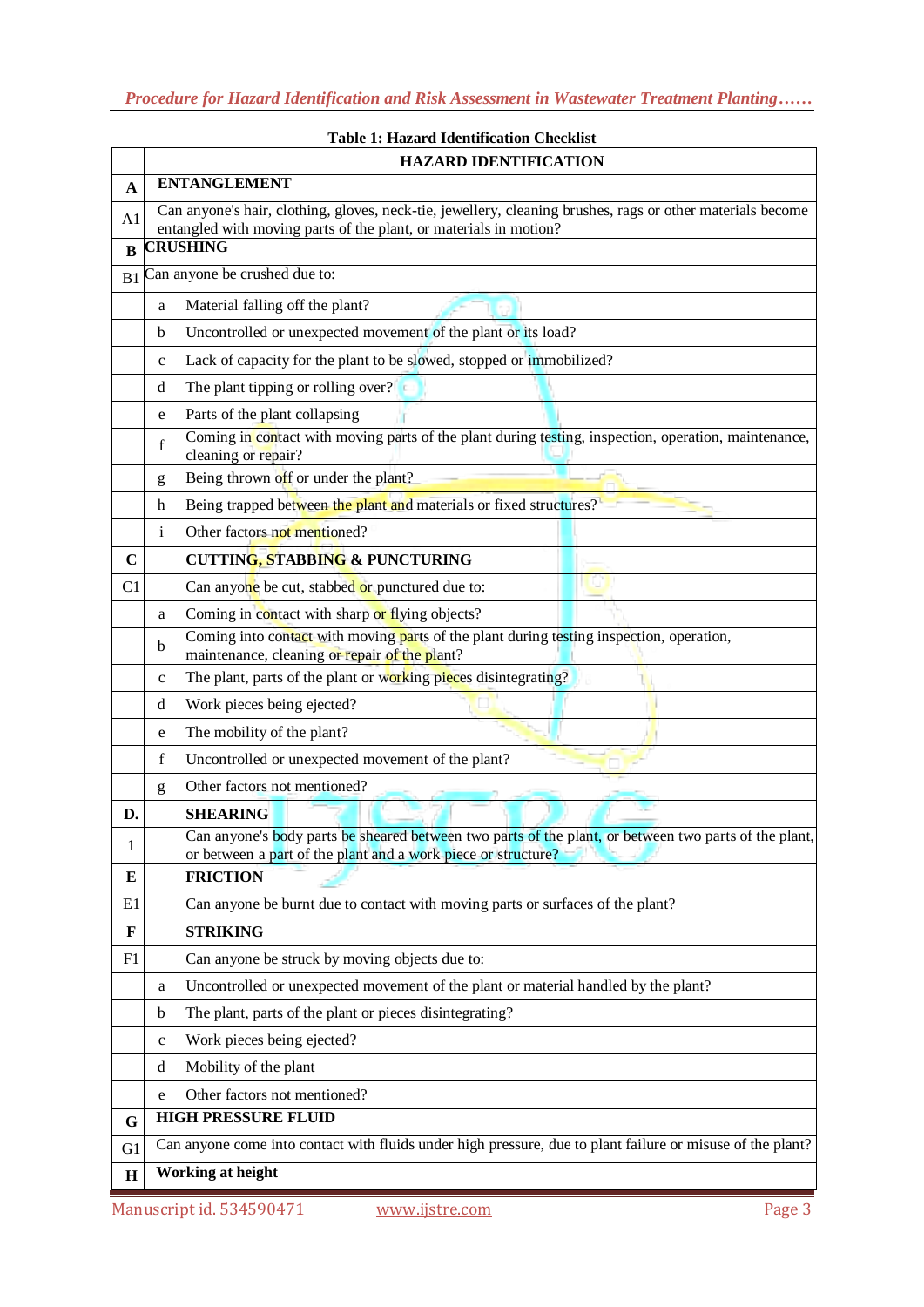# *Procedure for Hazard Identification and Risk Assessment in Wastewater Treatment Planting……*

| H1             | Guardrail systems                                                                            |                                                                                                                                                                           |  |  |  |  |
|----------------|----------------------------------------------------------------------------------------------|---------------------------------------------------------------------------------------------------------------------------------------------------------------------------|--|--|--|--|
| H2             | Scaffolding system inspection and maintenance                                                |                                                                                                                                                                           |  |  |  |  |
| H <sub>3</sub> |                                                                                              | All required PPEs are in use (helmet, safety shoes, gloves, etc)                                                                                                          |  |  |  |  |
| H <sub>4</sub> |                                                                                              | Working at height permits                                                                                                                                                 |  |  |  |  |
| $\mathbf I$    |                                                                                              | <b>ELECTRICAL</b>                                                                                                                                                         |  |  |  |  |
| I <sub>1</sub> |                                                                                              | Can anyone be injured by electrical shock or burned due to:                                                                                                               |  |  |  |  |
|                | a                                                                                            | The plant contacting live electrical conductors?                                                                                                                          |  |  |  |  |
|                | b                                                                                            | The plant working in close proximity to electrical conductors?                                                                                                            |  |  |  |  |
|                | c                                                                                            | Overload of electrical circuits?                                                                                                                                          |  |  |  |  |
|                | d                                                                                            | Damaged or poorly maintained electrical leads & cables?                                                                                                                   |  |  |  |  |
|                | e                                                                                            | Damaged electrical switches?                                                                                                                                              |  |  |  |  |
|                | f                                                                                            | Water near electrical equipment?                                                                                                                                          |  |  |  |  |
|                | g                                                                                            | Lack of isolation procedures?                                                                                                                                             |  |  |  |  |
|                | h                                                                                            | Other factors not mentioned?                                                                                                                                              |  |  |  |  |
| ${\bf J}$      |                                                                                              | <b>EXPLOSION</b>                                                                                                                                                          |  |  |  |  |
| J <sub>1</sub> |                                                                                              | Can anyone by injured by explosion of gases, vapours, liquids, dusts or other substances, triggered by the<br>operation of the plant or by material handled by the plant? |  |  |  |  |
| $\mathbf K$    |                                                                                              | Confined space                                                                                                                                                            |  |  |  |  |
| K1             |                                                                                              | Confined spaces Work permits                                                                                                                                              |  |  |  |  |
| K2             |                                                                                              | Confined space safety inspection                                                                                                                                          |  |  |  |  |
| K3             | Using suitable PPEs for working at confined spaces (helmets, safety shoes, oxygen cylinders  |                                                                                                                                                                           |  |  |  |  |
| L              | <b>SLIPPING, TRIPPING &amp; FALLING</b>                                                      |                                                                                                                                                                           |  |  |  |  |
| L1             | Can anyone using the plant, or in the vicinity of the plant, slip, trip or fall due to:      |                                                                                                                                                                           |  |  |  |  |
|                | Uneven or slippery work surfaces?<br>a                                                       |                                                                                                                                                                           |  |  |  |  |
|                | b                                                                                            | Poor housekeeping.                                                                                                                                                        |  |  |  |  |
|                | $\mathbf c$                                                                                  | Obstacles being placed in the vicinity of the plant?                                                                                                                      |  |  |  |  |
|                | $\mathrm{d}% \left\vert \mathcal{H}\right\vert =\mathrm{d}\left\vert \mathcal{H}\right\vert$ | Other factors not mentioned?                                                                                                                                              |  |  |  |  |
| L2             |                                                                                              | Can anyone fall from a height due to:                                                                                                                                     |  |  |  |  |
|                | a                                                                                            | Lack of proper work platform?                                                                                                                                             |  |  |  |  |
|                | b                                                                                            | Lack of proper stairs or ladders?                                                                                                                                         |  |  |  |  |
|                | c                                                                                            | Lack of guardrail or other suitable edge protection?                                                                                                                      |  |  |  |  |
|                | d                                                                                            | Unprotected holes, penetrations or gaps?                                                                                                                                  |  |  |  |  |
|                | e                                                                                            | Poor floor or working surfaces, such as the lack of slip resistant surfaces?                                                                                              |  |  |  |  |
|                | f                                                                                            | Steep walking surfaces?                                                                                                                                                   |  |  |  |  |
|                | g                                                                                            | Collapse of the supporting structure?                                                                                                                                     |  |  |  |  |
|                | h                                                                                            | Other factors not mentioned?                                                                                                                                              |  |  |  |  |
| $\mathbf M$    | <b>ERGONOMIC</b>                                                                             |                                                                                                                                                                           |  |  |  |  |
| M1             | Can anyone be injured due to:                                                                |                                                                                                                                                                           |  |  |  |  |
|                | Poorly designed seating?<br>a                                                                |                                                                                                                                                                           |  |  |  |  |
|                | b                                                                                            | Repetitive body movement?                                                                                                                                                 |  |  |  |  |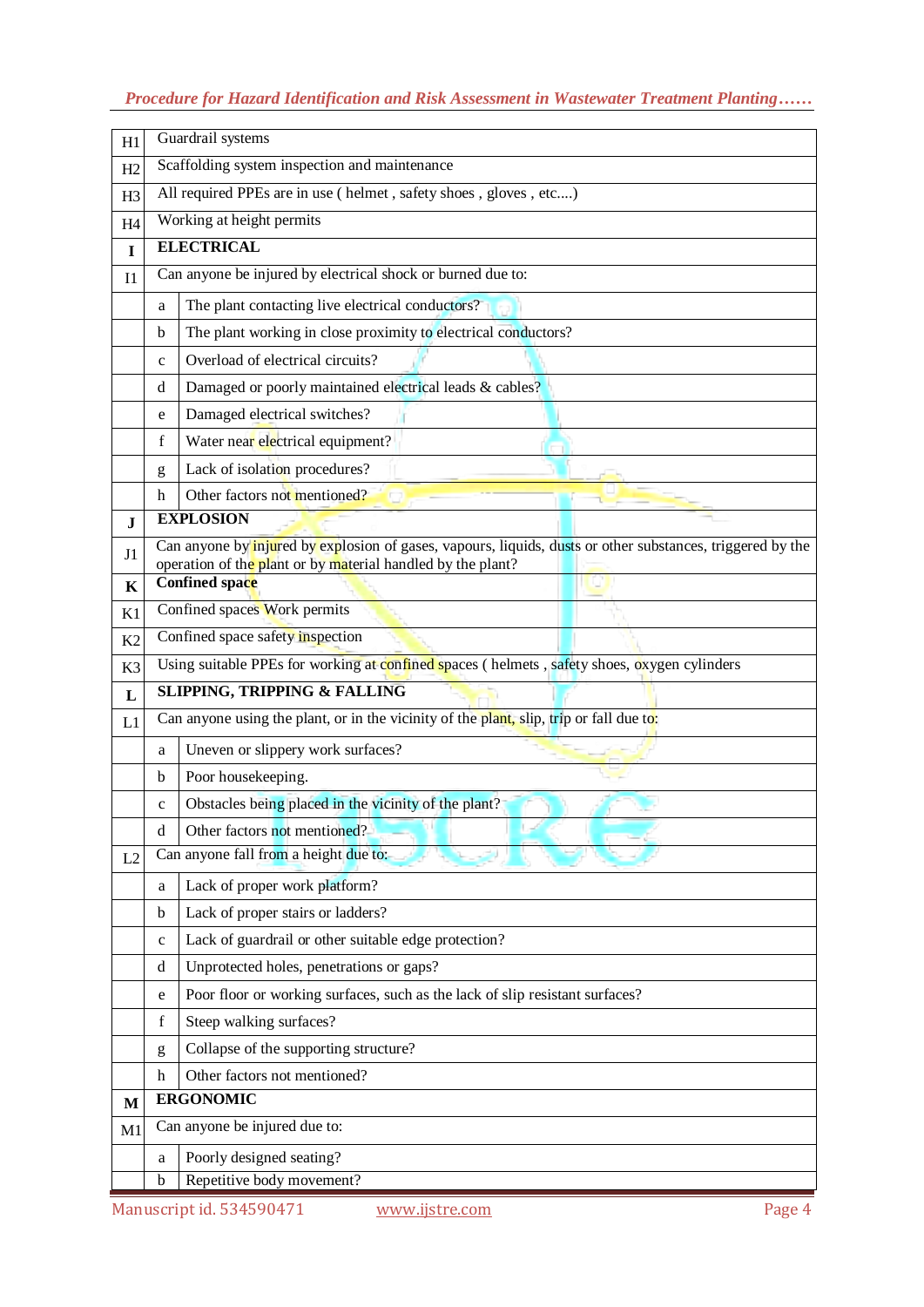# *Procedure for Hazard Identification and Risk Assessment in Wastewater Treatment Planting……*

|                | $\mathbf{C}$         | Constrained body posture or the need for excessive effort?                        |  |  |  |  |
|----------------|----------------------|-----------------------------------------------------------------------------------|--|--|--|--|
|                | d                    | Design deficiency causing mental or psychological stress?                         |  |  |  |  |
|                | e                    | Inadequate or poorly placed lighting?                                             |  |  |  |  |
|                | f                    | Lack of consideration given to human error or human behaviour?                    |  |  |  |  |
|                | g                    | Mismatch of the plant with human traits and natural limitations?                  |  |  |  |  |
|                | h                    | Other factors not mentioned?                                                      |  |  |  |  |
| $\mathbf N$    |                      | <b>SUFFOCATION</b>                                                                |  |  |  |  |
| N <sub>1</sub> |                      | Can anyone be suffocated due to the lack of oxygen, or atmospheric contamination? |  |  |  |  |
| $\mathbf 0$    |                      | <b>HIGH TEMPERATURE OR FIRE</b>                                                   |  |  |  |  |
| O <sub>1</sub> |                      | Can anyone come into contact with objects at high temperatures?                   |  |  |  |  |
| ${\bf P}$      |                      | TEMPERATURE (THERMAL COMFORT)                                                     |  |  |  |  |
| P1             |                      | Can anyone suffer ill health due to exposure to high or low temperature?          |  |  |  |  |
| Q              | <b>OTHER HAZARDS</b> |                                                                                   |  |  |  |  |
| Q1             |                      | Can anyone be injured or suffer ill-health from exposure to:                      |  |  |  |  |
|                | a                    | Chemicals?                                                                        |  |  |  |  |
|                | b                    | Biological?                                                                       |  |  |  |  |
|                | $\mathbf{C}$         | Toxic gases, vapours or fumes?                                                    |  |  |  |  |
|                | d                    | Dust?                                                                             |  |  |  |  |
| $\mathbf R$    |                      | <b>OTHER HAZARDS (Cont'd)</b>                                                     |  |  |  |  |
|                | e                    | Noise?                                                                            |  |  |  |  |
|                | $\mathbf f$          | Vibration?                                                                        |  |  |  |  |
|                | g                    | Radiation?                                                                        |  |  |  |  |
|                | h                    | Other factors not mentioned?                                                      |  |  |  |  |
| S              |                      | <b>ENTRAPMENT</b>                                                                 |  |  |  |  |
| S <sub>1</sub> |                      | Can anyone be locked or trapped in an area of space?                              |  |  |  |  |

### **3.2 Risk Assessment Team**

A team approach is adopted for the risk assessments where representatives from relevant work places make up the risk assessment team, and are actively involved in the risk assessments. Team members consist of (At least)

- One Safety department representative,
- One area Section Head or supervisor
- One of the HSERs members.

It should be noted that:

- Team members must be trained on this risk assessment method and procedure.
- TheHSEC will lead the team as the risk assessment advisor/moderator.
- Risk assessment team identifies the hazards using hazard identification, Risk assessment and observation record sheet form (HSE-HI/FR01) which reviewed by the process owner manager and approved by HSSE Manager.
- Team members can include others up to six persons if needed*.*

# **3.3 Risk Identification and Assessment**

When the hazard identification is completed, the following questionsare asked: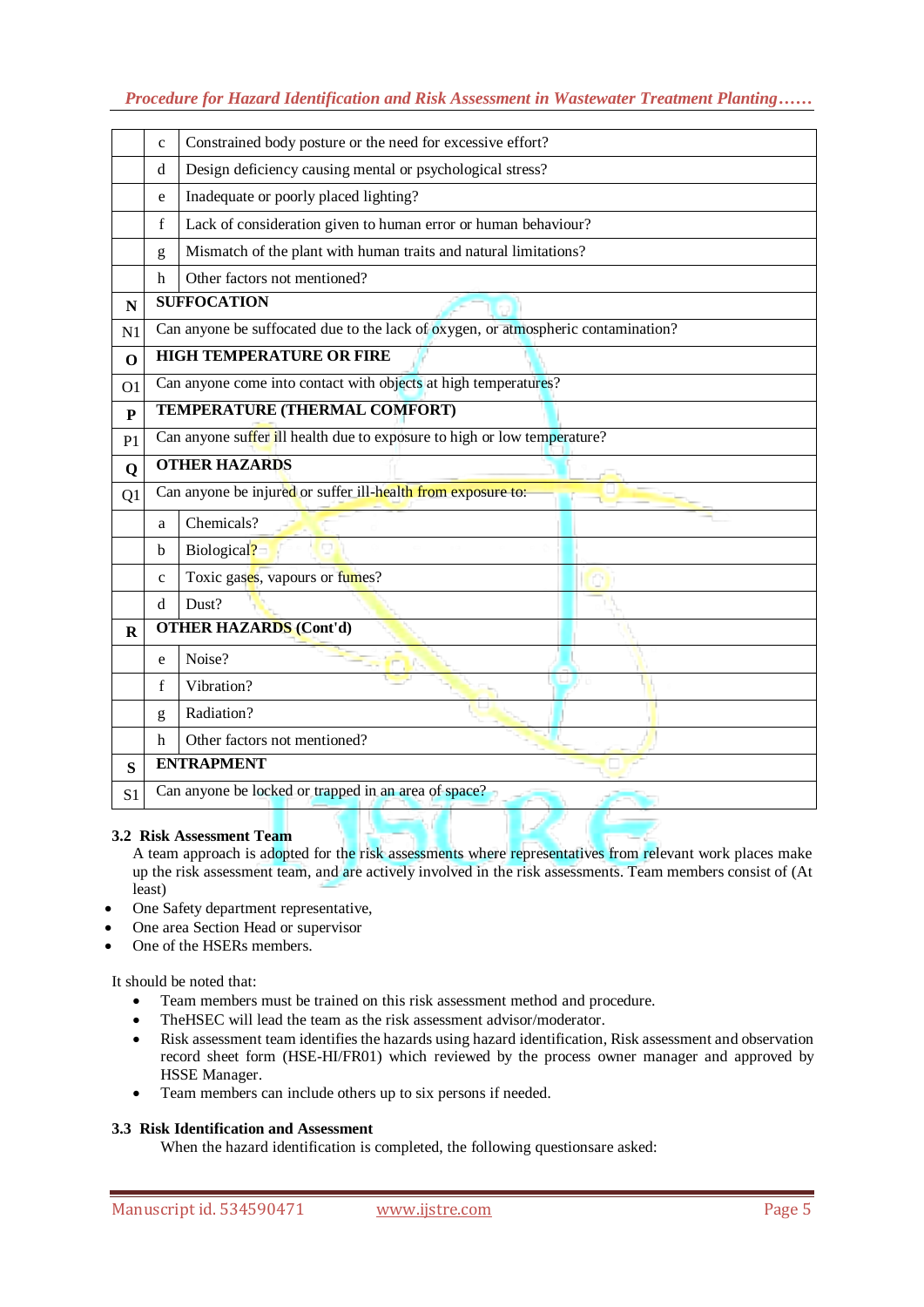- What is the severity or consequences of the hazard (e.g. injury, damage, spillage, business interruption, fire, explosion, etc.)? As a rule, the most severe consequence is considered.
- What is the probability of occurrence? The probability should be estimated from previous experiences or, if possible, with the help of statistics.
- Is the hazard related to any Legal Requirement? Any hazard related to legal requirement and not compiling with it; the severity should be 5.

Using the severity and probability criteria defined below, the risk can be introduced into a Risk Matrix based on [4] and [5].

### $RISK = SEVERITY \times PROBABILITY$

### **3.4 Acceptable Risks**

Acceptable risks of potential and/or existing hazards will be determined per hazard after finalizing the preparing of risk assessment sheet and applying the necessary control, which has to comply with legal obligations, can be tolerated by the organization  $\&$  will be updated per risk assessment updating.

### **3.5 Behavior Based Safety (BBS)**

Everybody who works to reduce accidents and improve safe performance is concerned with human behavior. "Behavior and accidents is what it's all about," is a commonly heard phrase[6].

Behavior is defined as "an observable act"; i.e. workplace behaviors are what one sees when observing people conducting tasks in their workplace. The behavior is assessed as dangerous action, dangerous condition or positive point.

The BBS objective is improving the safety at work by privileging constructive dialogs and eliminating hazardous working conditions and acts [7].

Since the risk assessment will include person's behaviors, which isthe base of culture change, the following steps will be followed whenassessing employee's behavior

Announce your visit to the person to be visited and to his Supervisor (at the latest 24 hours before the visit)

- Explain to him the objective of your visit
- Observe the person work  $(10-15 \text{ minutes})$
- **I**dentify: The positive points (PP) The Dangerous Acts (DA) The Dangerous Conditions (DC).

After the observation, engage the dialog with the visited person, starting with the positive points (PP) that the visitors have observed.

Make him aware of the DC & DA and what are the improvements that could be done right now?

Each Process Owner is responsible for updating the hazard identification; risk assessment & observations register on annual basis.

If a major change in the process takes place the Head of Department is responsible for updating the hazard identification, risk assessment & observations Register and informing the department Health & Safety Coordinator. Changes could be the following and other pertinent information:

- Installation of new Equipment or new material
- Asset Transfers
- After Reported Accidents
- Machine Acceptance of Modified Equipment
- Chemical Approval Requests
- Operational Reviews
- Management Reviews.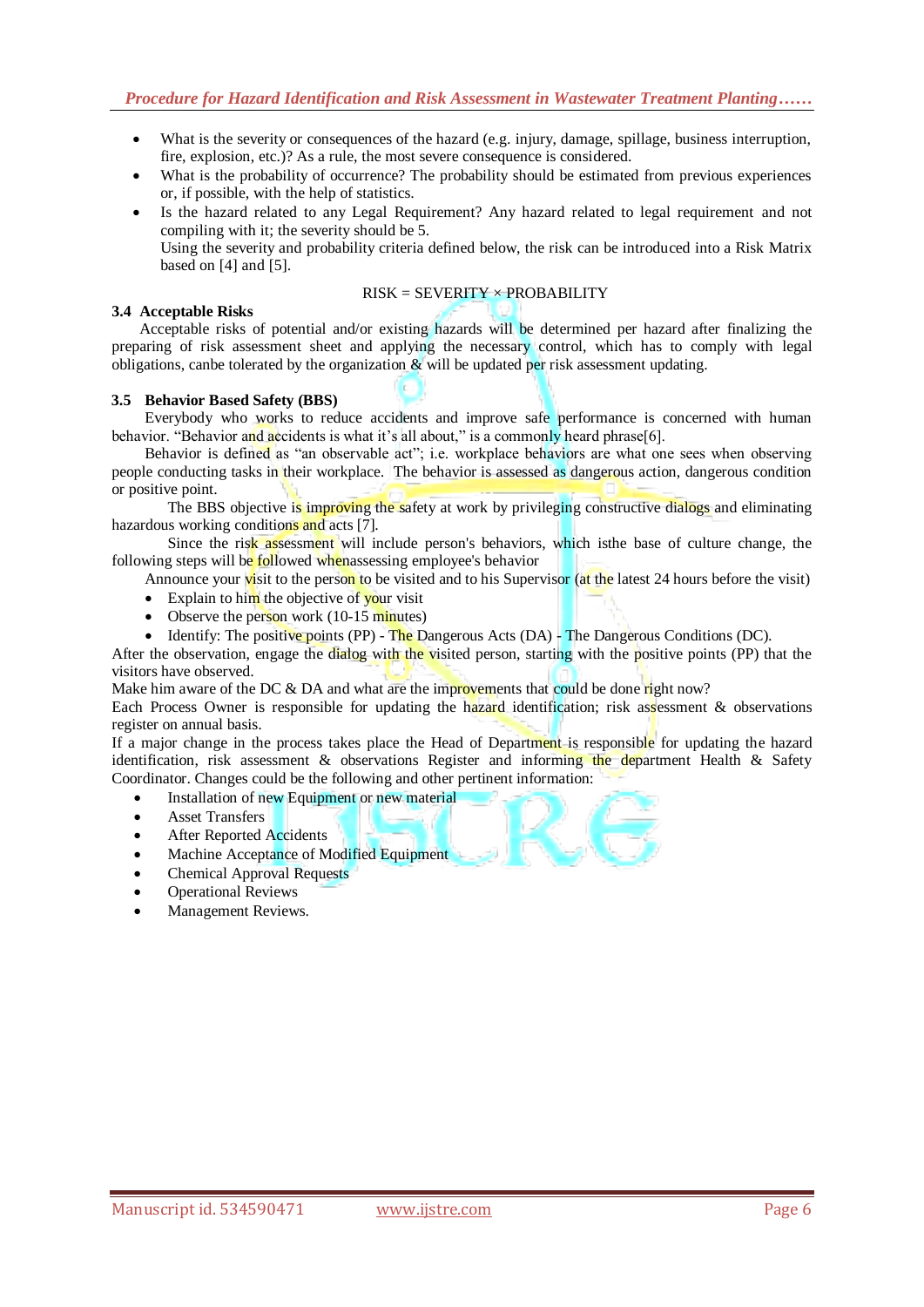| <b>Severity of Consequences</b>            |                                                                                       |                                 |                                    |                               |                                                                                                                                          |
|--------------------------------------------|---------------------------------------------------------------------------------------|---------------------------------|------------------------------------|-------------------------------|------------------------------------------------------------------------------------------------------------------------------------------|
| <b>Category/Descriptive</b><br><b>Word</b> | <b>Personnel</b><br><b>Illness/Injury</b>                                             | <b>Equipment</b><br>Loss<br>\$) | <b>Down</b><br><b>Time</b>         | <b>Product</b><br>Loss<br>\$) | <b>Environmental</b><br><b>Effects</b>                                                                                                   |
| 5<br><b>CATASTROPHIC</b>                   | Death                                                                                 | >1M                             | >1<br>Month                        | >1M                           | Long-term<br>$($ >5yrs $)$<br>environmental<br>damage or<br>requiring $>\$1M$ to<br>correct and/or in<br>penalties                       |
| 4<br><b>CRITICAL</b>                       | Severe injury or<br>severe<br>occupational<br>illness<br>>2 Week<br>hospitalization   | 250K<br>to<br>1M                | 1 Month<br>$\mathsf{to}$<br>1 week | 250K<br>to<br>1 <sub>M</sub>  | Medium-term (1-<br>$5 \text{ yrs}$ )<br>environmental<br>damage or<br>requiring \$250K -<br>\$1M to correct<br>and/or in penalties       |
| 3<br><b>SIGNIFICANT</b>                    | Major injury or<br>major<br>occupational<br>illness<br>$<$ 2 Week<br>hospitalization  | 50K<br>to<br>250K               | 3 days<br>to<br>1 week             | 50K<br>to<br>250K             | Short-term (3 mo-<br>$1 \text{ yr}$ )<br>environmental<br>damage or<br>requiring \$50K -<br>\$250K to correct<br>and/or in<br>penalties. |
| 2<br><b>MARGINAL</b>                       | Minor injury or<br>minor<br>occupational<br>illness<br>No hospitalization<br>Day case | 1 <sup>K</sup><br>to<br>50K     | $1$ day<br>$t_{\Omega}$<br>3 days  | 1 <sup>K</sup><br>to<br>50K   | Brief-term $(<3$<br>mo)<br>environmental<br>damage or<br>requiring \$1K -<br>\$50K to correct<br>and/or in<br>penalties.                 |
| 1<br><b>NEGLIGIBLE</b>                     | First Aid<br>No injury or<br>illness                                                  | <1K                             | $< 1$ day                          | $\langle$ 1 $\vec{k}$         | Minor<br>environmental<br>damage, readily<br>repaired and/or<br>requiring $\leq$ \$1K to<br>correct and/or in<br>penalties               |

**Table 2: Criteria for evaluating the severity**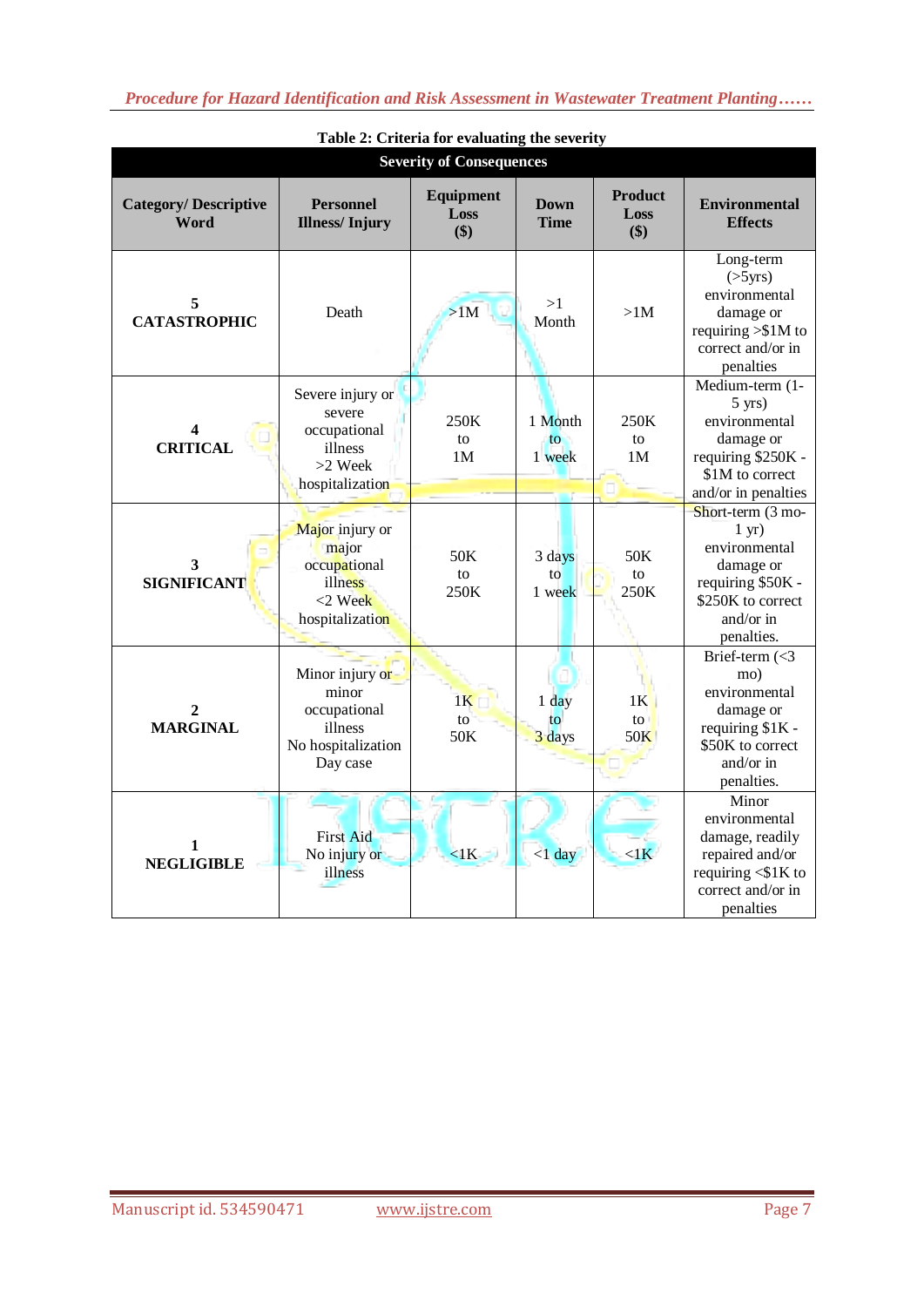*Procedure for Hazard Identification and Risk Assessment in Wastewater Treatment Planting……*

| Table 3: Criteria for evaluating the probability |                            |                                                                  |           |  |  |
|--------------------------------------------------|----------------------------|------------------------------------------------------------------|-----------|--|--|
|                                                  | <b>PROBABILITY</b>         |                                                                  |           |  |  |
| <b>Level</b>                                     | <b>Descriptive</b><br>word | <b>Definition</b>                                                |           |  |  |
|                                                  | <b>FREQUENT</b>            | Expected to occur in all circumstances<br>week)                  | (Once per |  |  |
|                                                  | <b>PROBABLE</b>            | Expected to occur in most circumstances (Once per month)         |           |  |  |
| 3                                                | <b>OCCASIONAL</b>          | Will probably occur in most circumstances (Once per year)        |           |  |  |
| 2                                                | <b>REMOTE</b>              | Might occur at some time<br>per 10 years)                        | (Once     |  |  |
|                                                  | <b>IMPROBABLE</b>          | Could occur at some time, but less possible (Once per 100 years) |           |  |  |

# **Table 3: Criteria for evaluating the probability**

# **Table 4: Risk Matrix**

| Table 4: Risk Matrix |                         |                         |                                                                |                |                         |           |
|----------------------|-------------------------|-------------------------|----------------------------------------------------------------|----------------|-------------------------|-----------|
|                      | 5                       | 5                       | 10                                                             | <b>15</b>      | 20                      | 25        |
|                      | $\overline{\mathbf{4}}$ | $\overline{\mathbf{4}}$ | 8                                                              | 12             | 16                      | 20        |
| ⋗                    | $\overline{\mathbf{3}}$ | $\overline{\mathbf{3}}$ | 6                                                              | 9              | <b>12</b>               | <b>15</b> |
| Probabilit           | $\mathbf{2}$            | $\overline{2}$          | $\overline{\mathbf{4}}$                                        | 6              | $\bf{8}$                | 10        |
|                      |                         | $\mathbf{1}$            | $\overline{2}$                                                 | 3              | $\overline{\mathbf{4}}$ | 5         |
|                      |                         |                         | $\overline{2}$                                                 | $\overline{3}$ | $\overline{\mathbf{4}}$ | 5         |
|                      |                         |                         |                                                                | Severity       |                         |           |
| <b>Legend</b>        |                         |                         |                                                                |                |                         |           |
| $\geq 20$            | E                       |                         | Extreme risk - immediate action required (Red)                 |                |                         |           |
| >10<20               | H                       |                         | High risk - urgent management attention needed (Yellow)        |                |                         |           |
| $>5 \& 10$           | M                       |                         | Medium risk - management attention as soon as possible (Green) |                |                         |           |
| $\leq 5$             | L                       |                         | Low risk - non urgent management attention needed (White)      |                |                         |           |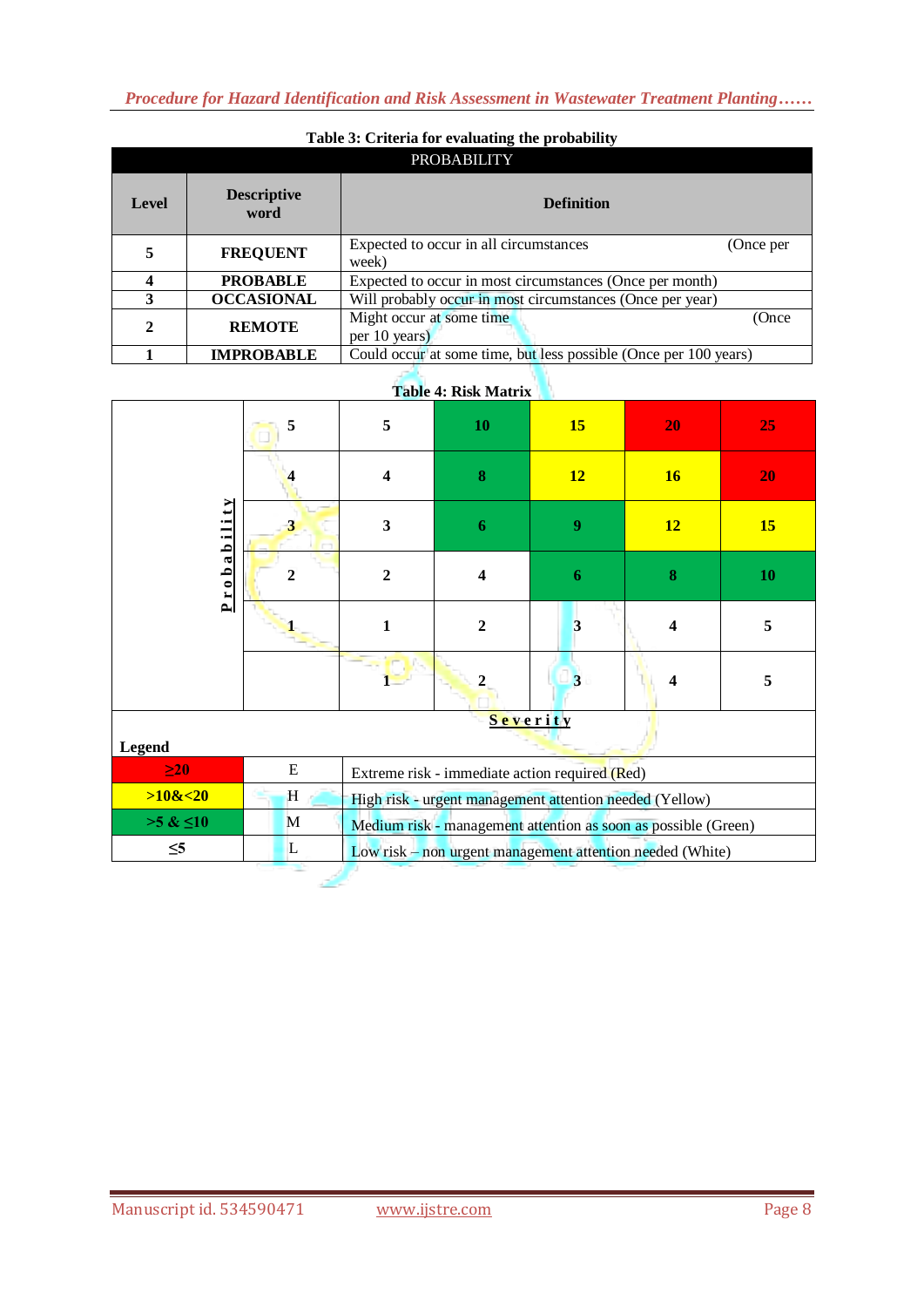|                | Table 5: Risk assessment procedure steps.                            |                                                                                                                                                                                                                                                                                                                                                                                                                                                                                                                                                                                                                            |  |  |  |
|----------------|----------------------------------------------------------------------|----------------------------------------------------------------------------------------------------------------------------------------------------------------------------------------------------------------------------------------------------------------------------------------------------------------------------------------------------------------------------------------------------------------------------------------------------------------------------------------------------------------------------------------------------------------------------------------------------------------------------|--|--|--|
| <b>Step</b>    | <b>Action</b>                                                        | <b>Explanations</b>                                                                                                                                                                                                                                                                                                                                                                                                                                                                                                                                                                                                        |  |  |  |
| 1              | Decide to perform<br>a<br>risk assessment                            | The risk assessment may be the result of:<br>New equipment being introduced or existing equipment or workplace<br>being modified<br>Significant changes being introduced to the tasks performed in the<br>$\bullet$<br>workplace;<br>Safety control systems being modified;<br>$\bullet$<br><b>Regulatory requirements</b><br>Equipment that is being used for another purpose<br>$\bullet$<br>New information about the identified hazards being available<br>$\bullet$<br>An incident investigations revealing new information regarding<br>$\bullet$<br>workplace hazards and/or the level of risk<br>An accident.<br>٠ |  |  |  |
| 2              | Establish a risk<br>assessment team                                  | A team of trained and appropriate people covering all domains of the projected<br>assessment shall conduct the risk assessment. Team to be no more than 6 people.                                                                                                                                                                                                                                                                                                                                                                                                                                                          |  |  |  |
| 3              | Identify the hazards                                                 | Is there a hazard or issue (e.g. electricity, chemicals, thermal stress, moving<br>equipment, human error, external event, etc.)?<br>As an aid for assessors, Appendix A contains questions that will lead to<br>identifying commonly observed hazards.                                                                                                                                                                                                                                                                                                                                                                    |  |  |  |
| $\overline{4}$ | Assess the risk for all<br>the hazards identified<br>in Step 3 above | <b>The Risk Assessment Team</b><br>Evaluates what is the likely severity (consequence) of such a hazard<br>$\bullet$<br>Evaluates what is the probability of the hazard causing injury or loss.<br>$\bullet$                                                                                                                                                                                                                                                                                                                                                                                                               |  |  |  |
| 5              | Prioritize the risk                                                  | The severity and probability are introduced onto the Risk Matrix to prioritise the<br>risks as:<br>E: Extreme risk; immediate action required<br>H: High risk; urgent management attention needed<br>M: Medium risk; management attention as soon as possible<br>L: Low risk; longer term action may be required                                                                                                                                                                                                                                                                                                           |  |  |  |
| 6              | Develop action plans                                                 | Identified risks shall be prioritised for action and control measures. The following<br>hierarchy will apply to reduce the risk as far as practicable:<br>• Elimination;<br>· Substitution:<br>• Engineering controls;<br>• Signage/warnings and/or administrative controls;<br>• Personal protective equipment.                                                                                                                                                                                                                                                                                                           |  |  |  |
| $\tau$         | Communicate results<br>and arrange training                          | The outcomes of risk assessments shall be communicated to all concerned people.<br>Existing and new staff working in the assessed workplace must be made aware of<br>the risks and trained on the mitigation and control measures.                                                                                                                                                                                                                                                                                                                                                                                         |  |  |  |

### **3.6 Responsibility**

- 3.6.1. The HSC in each department is responsible for maintainingthe hazard identification; risk assessment & observations register for each area.
- 3.6.2. OH&S Manager is responsible to review and update this procedure.
- 3.6.3. OH&S Manager is responsible to coordinate or establishing of hazard identification and risk assessment for subcontractors' activities and setting the need of controls with the concerned departments.
- 3.6.4. OH&S Manager is responsible for setting the need of controls for visitors as well as safety training & awareness of new employees*.*

# **IV. CONCLUSIONS**

The employer's hazard assessment and management will determine, in large part which Standards and procedure shall be used in the workplace to provide safe and healthful working conditions. Therefore, it will be incumbent for the employer, and / or all persons involved in the hazard assessment to know which Standards will apply to any given situation.